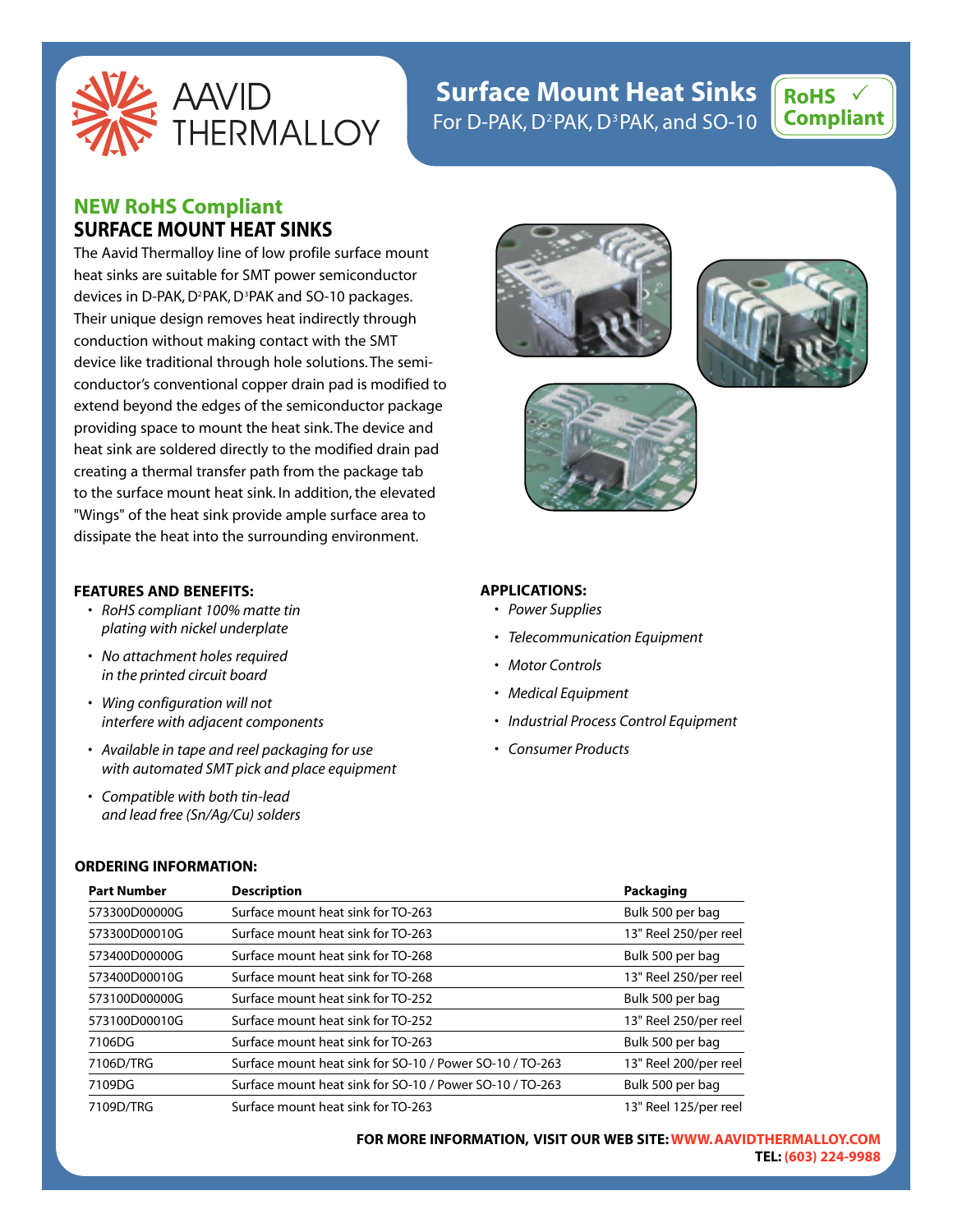

Part Number 573300 Heat Sink for D<sup>2</sup>PAK (TO-263)







Refer to Figures A and B on back page for device footprint information

# Part Number 7109 Heat Sink for D<sup>2</sup>PAK (TO-263)





Refer to Figure D on back page for device footprint information

# Part Number 7106

Heat Sink for D<sup>2</sup>PAK (TO-263), SO-10, and Power SO-10™ (MO-184)







Refer to Figure C on back page for device footprint information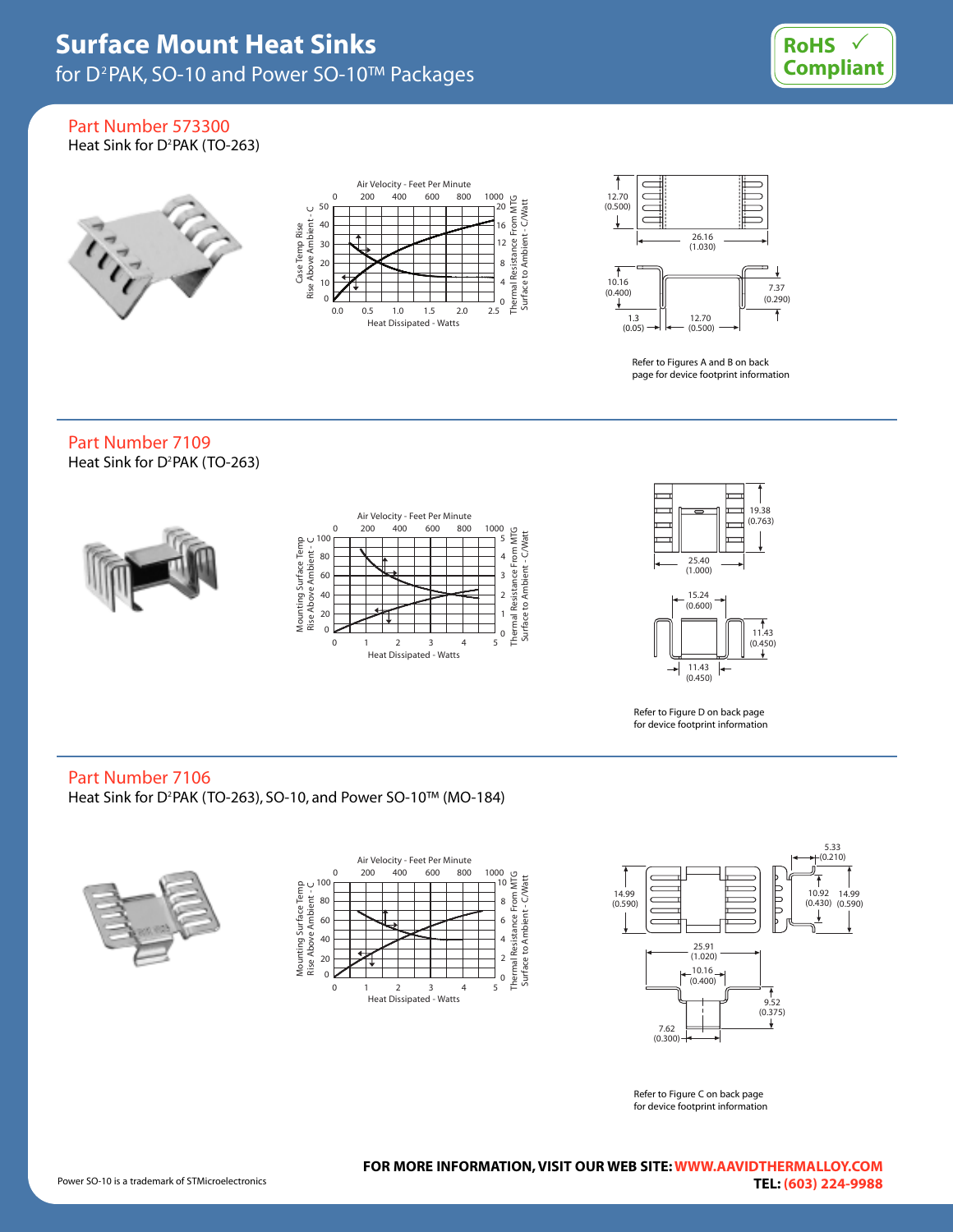for D-PAK and D<sup>3</sup>PAK Packages



## Part Number 573400 Heat Sink for D<sup>3</sup>PAK (TO-268)

 $\tilde{V}_{\tilde{t}^{\pm}}$ 





Refer to Figures A and B on back page for device footprint information

# Part Number 573100 Heat Sink for D-PAK (TO-252)







Refer to Figures A and B on back page for device footprint information

# Tape and Reel Information



| <b>PART NUMBER</b> | "А"         | "B"         | "ር"         | "D"       |
|--------------------|-------------|-------------|-------------|-----------|
| 7106D/TRG          | 44.0 (1.73) | 40.4 (1.59) | 24.0 (0.94) | 4.0(0.16) |
| 7109D/TRG          | 44.0 (1.73) | 40.4 (1.59) | 36.0 (1.42) | 4.0(0.16) |
| 573100D00010G      | 44.0 (1.73) | 40.4 (1.59) | 16.0(0.63)  | 4.0(0.16) |
| 573300D00010G      | 44.0 (1.73) | 40.4 (1.59) | 24.0 (0.94) | 4.0(0.16) |
| 573400D00010G      | 44.0 (1.73) | 40.4 (1.59) | 24.0 (0.94) | 4.0(0.16) |